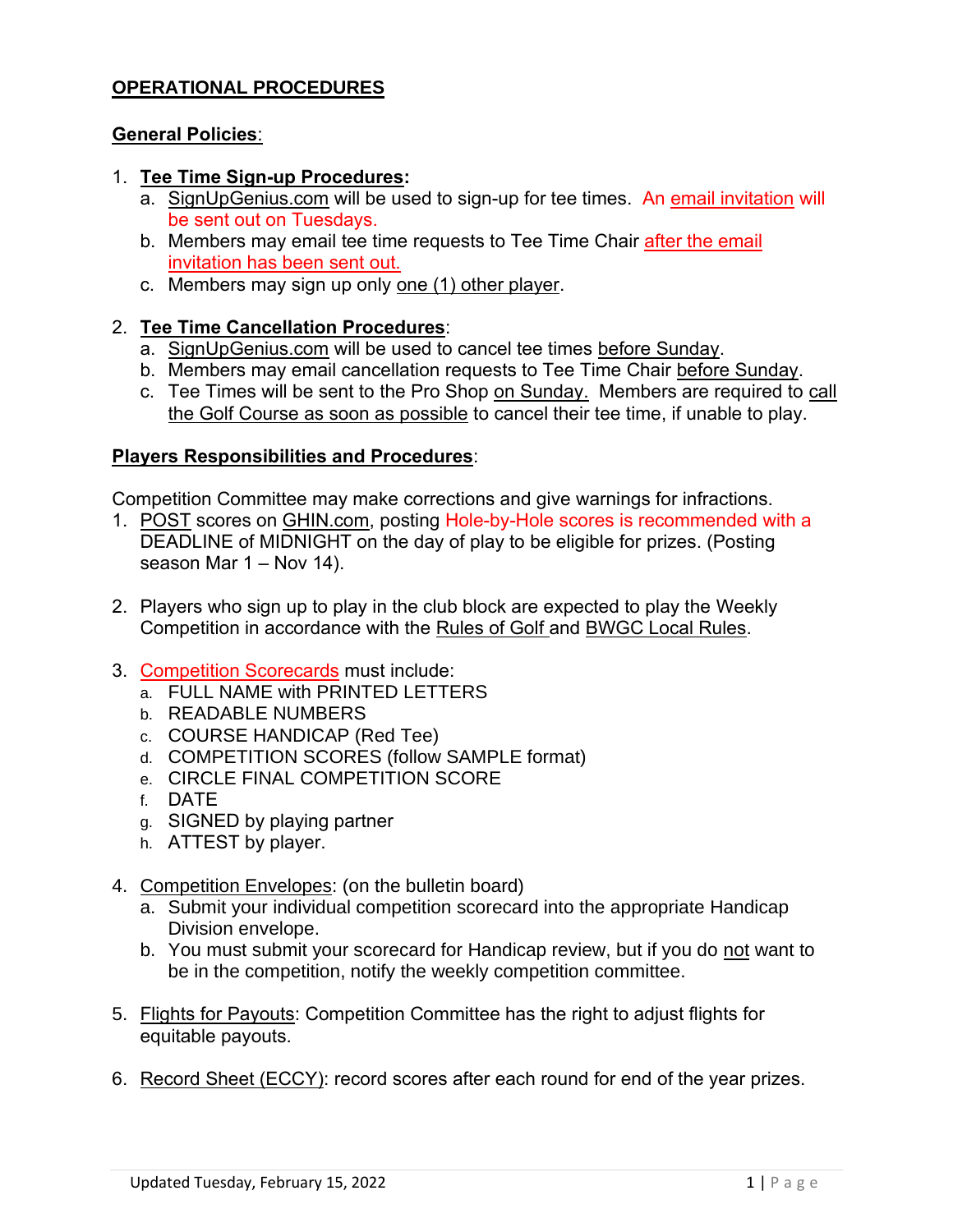# **STANDING RULES**

- 1. Standing Rules include:
	- Operational Procedures
	- Membership Requirements
	- Posting Rules (GHIN.com)
	- Competition Rules
	- BWGC Local Rules
	- BWGC Team Rules
	- General Reminders
- 2. The Board of Directors has the authority to retain, change, or eliminate Standing Rules as already written.

## **MEMBERSHIP REQUIREMENTS**

- 1. Membership shall consist of women who are free to play 18 holes of golf at Bellevue Municipal Golf Course.
- 2. New members without a Handicap Index must submit three (3) score cards of 18 holes and score 125 or less.
- 3. Annual Dues: as determined by the Board of Directors, must be paid online with WaGolf.org.
- 4. Refunds: no membership dues will be returned after the playing season begins.

# **POSTING RULES (GHIN.com)**

- 1. Post on the Day you play. Players are responsible for posting all acceptable scores using a maximum net double bogey on any hole. This includes all rounds played under the Rules of Golf on all rated courses.
- 2. Unfinished Holes must be recorded with a **MOST LIKELY** score. Player picks up and does not finish the hole.
- 3. Unplayed Holes must be recorded as **NET PAR** (Par plus any Handicap strokes). Hole is not played.
- 4. Temporary Greens must be recorded as **NET PAR**. Do not POST if there are 5 or more Temporary Greens.
- 5. Incomplete Rounds:
	- a) Players must post an 18-Hole Score, if 14 or more holes are played.
	- b) Players must post a 9-Hole Score, if 7 to 13 holes are played.
- 6. Hole by Hole entry method is recommended for POSTING scores on GHIN.com. The system will automatically adjust your scores.
- 7. Errors in Posting: if you should make an error when entering your score, please contact the Handicap Committee Chair.
- 8. Maximum Score for posting is equal to Net Double Bogey for any hole based on your Course Handicap.

### **COMPETITION RULES**:

Rules Committee includes Captain, Co-Captain, Handicap Chair with Pro Shop Assist.

- 1. Handicaps: to be eligible for competition a member must have an established Handicap Index.
- 2. Divisions:
	- a) Divisions are determined by Handicaps and all players will play from the Red Tees (unless directed otherwise).
	- c) Tees: when posting on GHIN.com, players must select the correct Tee (for example, Red Tee).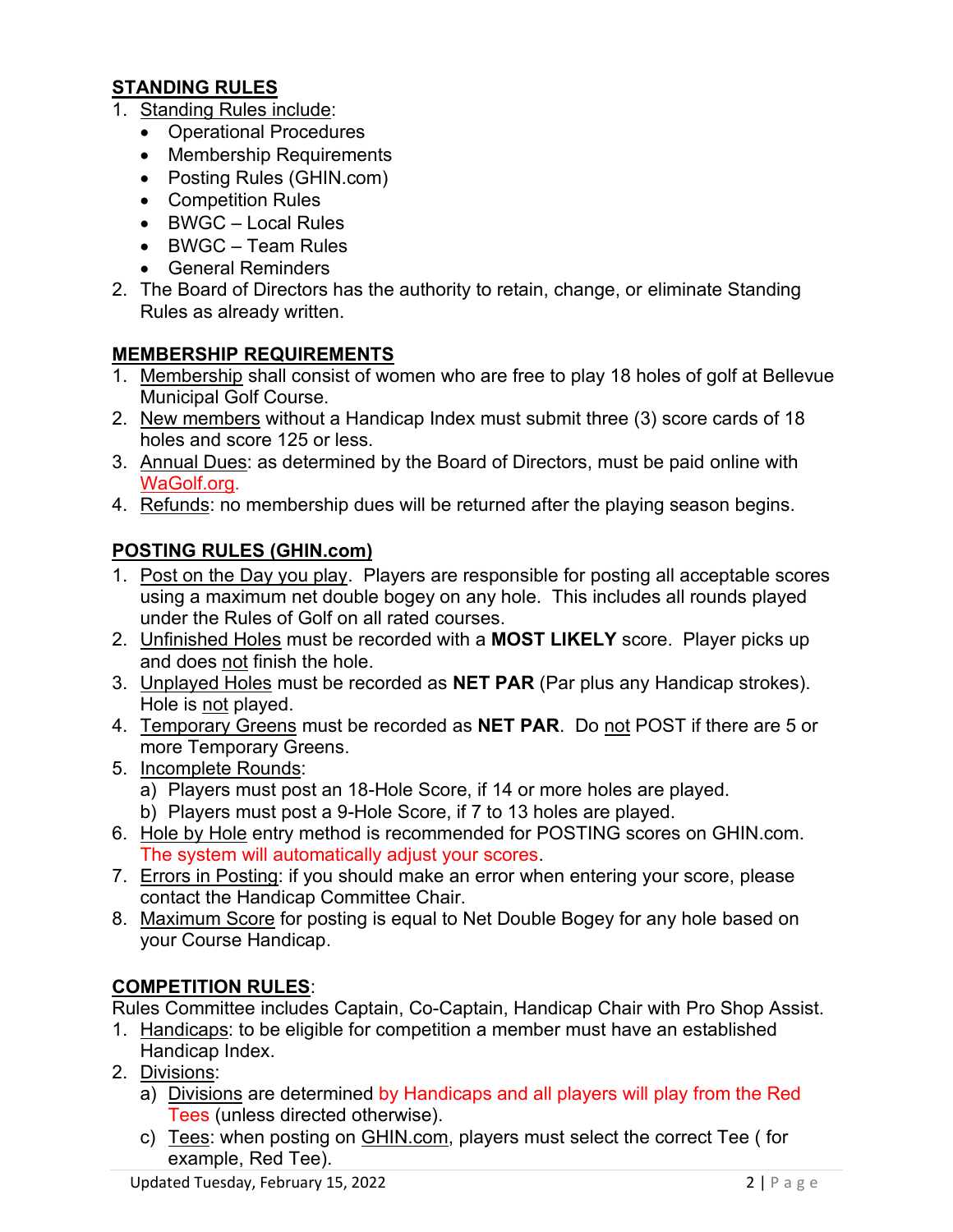## **COMPETITION RULES** (continued)

- 3. Course Handicap Maximum: any member playing in competition must play to no more than a 40 Course Handicap.
- 4. Player Partners: all competition rounds must be played with another BWGC member.
- 5. Weekly Competition will be played on Tuesday only.
	- a) Must play within our scheduled club block of tee times.
	- b) Must submit your scores even if you withdraw or do not complete your round.
	- c) Net Double Bogey or Maximum Score is allowed on any non-counting hole for the weekly competition.
- 6. Individual Scorecards must be submitted to the appropriate division envelope on the bulletin board on the day of competition to be eligible for prizes.
- 7. Competition Score, players must use their current Course Handicap, check Score, Sign their partner's card, Sign/Attest their card, and Date the card. Competition Committee may make corrections and give warnings for infractions.
- 8. Handicap Divisions will be established to insure competition between comparable handicaps. The break in Divisions may be adjusted by the Weekly Competition Committee Chair.
- 9. Prizes will be determined by Division and awarded as Pro Shop Credit.
- 10.Home Course: Bellevue Team members must designate Bellevue as their Primary Home course, before competing in a City Team Competition and may only compete for Bellevue for that current season.
- 11.Captain's Cup and Club Championship Tournaments: The Tournament Committee shall determine the conditions under which these competitions are to be played.
	- a) Captain's Cup Tournament to be eligible to play a new member must have played at least three (3) rounds in competition at Bellevue on Tuesday play days during the current year.
	- b) Club Championship Tournament to be eligible all members must have played at least six (6) rounds on Tuesday play days at Bellevue during the current year.
- 12.Eclectic (ECCY) Prizes: only games played during the BWGC competition are eligible for Eclectic competitions.
	- a) Members are responsible for recording their scores each week on the record sheet provided.
	- b) Players may record scores for holes with Temporary Greens, using a 2-putt maximum rule for both ECCY and Competition Scores. Remember to post NET PAR for all Temporary Greens.
	- c) To be eligible for the Eclectic prize, members must have played at least six (6) rounds on Tuesday play days.
- 13.Accolades: recognition shall be made to a member who breaks 70, 80, 90 or 100 for the first-time during club competition. (Sheet posted on bulletin board).
- 14.Birdie Awards: shall be given to members who record Birdies on Tuesday competition days.
- 15.Most Improved Golfer: A yearly award shall be given to the most improved handicap player, which is computed by the World Handicap System on a percentage basis from established handicaps running from March thru October. Players must have played at least six (6) rounds in competition at Bellevue Municipal Golf Club to qualify.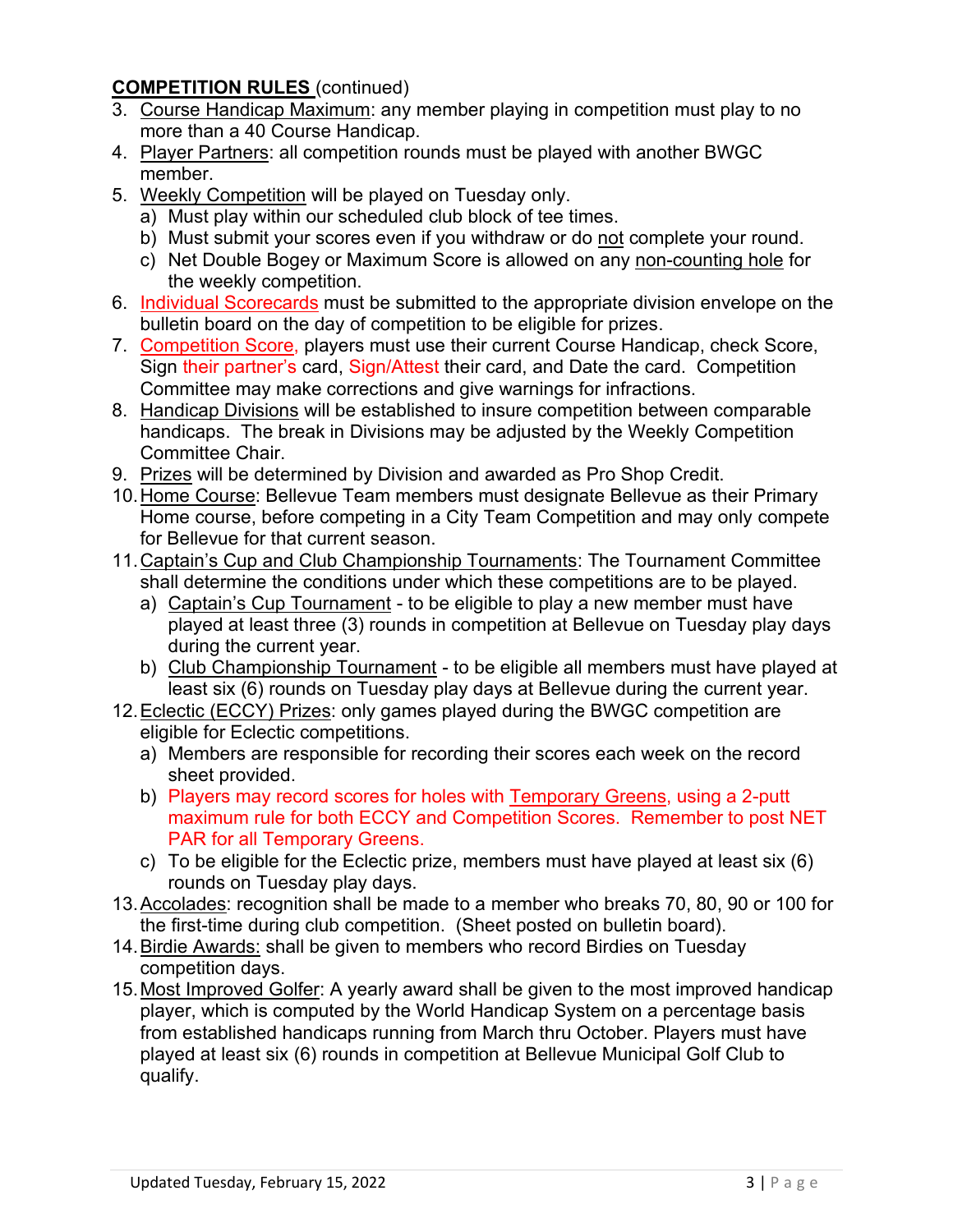# **BWGC – LOCAL RULES**

- You are expected to know, understand and play by the current rules of golf as approved by the USGA.
- Always have your Rule Book in your bag and look up the rule when a question occurs.
- Do not assume that anyone in your group knows the answer. Look it up!
- 1. Summer Rules apply June 1 Sept. 30 unless Tournament Chair(s) indicates Winter Rules apply.
- 2. Winter Rules apply Mar 1 May 31 and Oct.1 Nov. 14
	- a) 6-inch Rule you may improve your lie on the fairway or rough by 6 inches, after you have marked your ball, but no nearer the hole, not in hazard, and not on putting green.
	- b) Ball may be moved only once per shot without penalty.
	- c) Carts on play days when carts are not allowed off the cart path:
		- 1) A player in a cart, because of physical limitations, may request her playing partners to move her ball closer to the cart path no nearer the hole, with no penalty or loss of competition eligibility.
		- 2) The player shall not have the line of sight to the hole or the lie improved (i.e., a ball in the rough must be replaced in the rough).
		- 3) If a ball lies in a penalty area or in an unplayable position, a one (1) stroke penalty shall be assessed.
- 3. Cart Paths (RULE 24 a. b.) are immovable obstructions.
	- a) You may drop your ball away from an immovable obstruction if it interferes with your swing or stance.
	- b) Mark your ball, establish the nearest point of relief (for the ball), no nearer the hole and drop the ball within one (1) club length of that point, no penalty.
	- c) Stance, ball, area of intended swing must not pass-through obstruction to take relief.
- 4. Boundary fences play ball as it lies or treat as unplayable (RULE 28). Protective fences, wires and pump house one (1) club length, no nearer the hole, no penalty.
- 5. Putts putt out all putts.
- 6. Embedded ball a ball imbedded in its own pitch mark, in the ground, in any closely mowed area through the green, may be lifted, cleaned and dropped, w/o penalty as close to the spot, but no nearer the hole.
- 7. Relief from unusual course condition (waterlogged, muddy, etc.) you may drop another ball in the general location no closer to the hole, without penalty with the consent of the foursome.
- 8. Relief from Casual Water:
	- a) Ball deemed to be in casual water in playing field, with the agreement of the group.
	- b) Improvement may be taken to an area of less density, no closer to the hole.
	- c) Relief, plus one (1) club length, no penalty.
- 9. Seasonal Leaf Rule if a ball is lost in the leaves, the player plus one (1) other player in the group must agree the ball is lost before taking a drop without a penalty. The rules will be in effect in September and October.
- 10.Guest Policy any potential new member may play with a current member one (1) time per year on Tuesday play days.